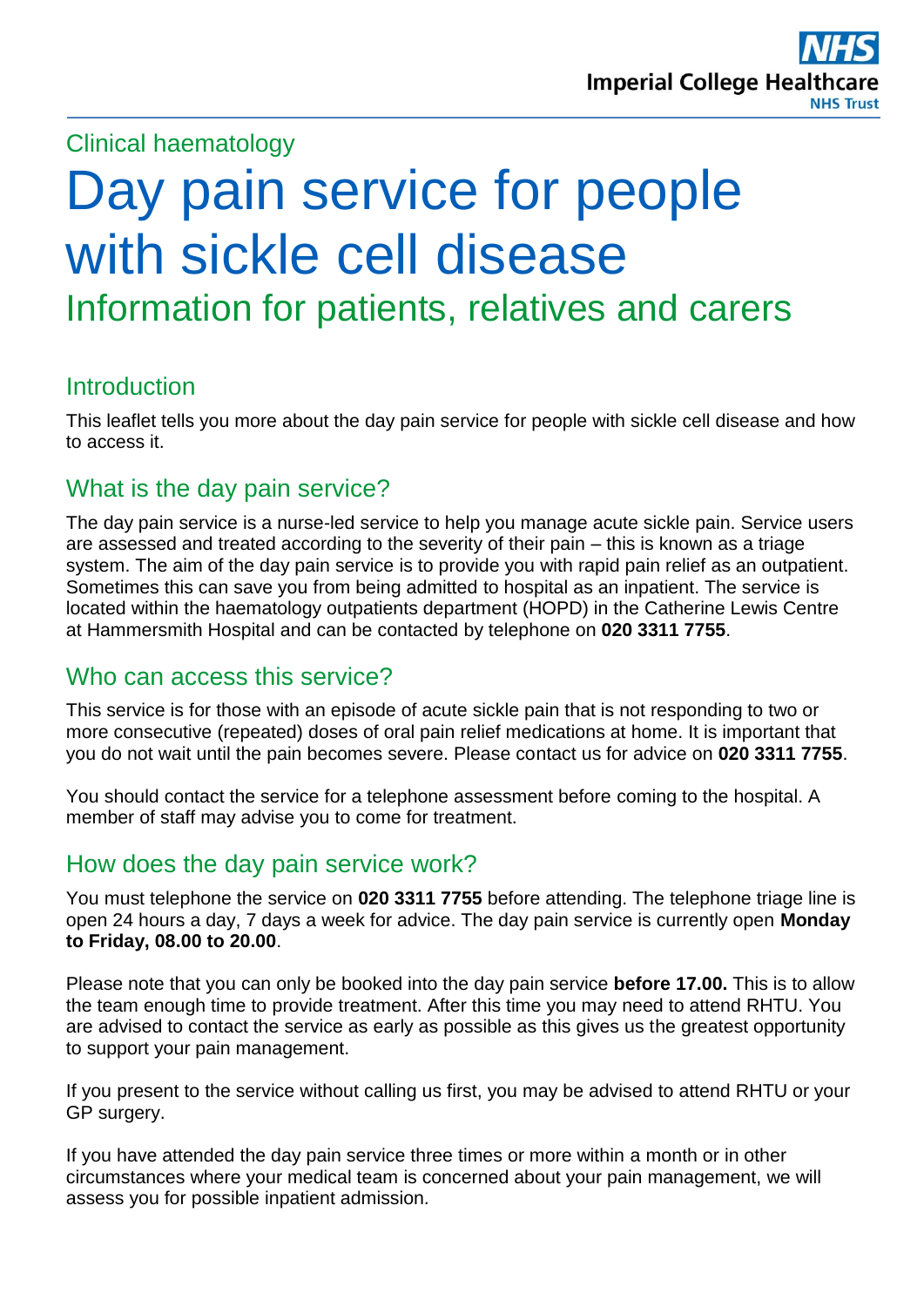#### **You should go to the renal haematology triage unit (RHTU) at Hammersmith Hospital if**:

- you experience a fever with a temperature over  $38^{\circ}$ C
- you have chest pain or shortness of breath
- you are pregnant (for service users over 20 weeks please go to Queen Charlotte's & Chelsea Hospital's delivery suite)
- your pain does not feel like your usual sickle crisis
- you have stomach pain

If you experience symptoms of stroke or severe headache, go to Charing Cross Hospital's A&E. If you are experiencing priapism, go to Charing Cross or St Mary's hospital's A&E. If you have eye problems, go to ophthalmology A&E at the Western Eye Hospital.

For any illness not related to sickle cell disease, please visit your GP or an NHS walk-in centre. Unless you have been told otherwise by your treatment team, the day pain service does not usually offer repeat prescriptions so please contact your GP if you need a repeat prescription.

# What will happen at the hospital?

You should report to the receptionist upon arrival, who will direct you to our dedicated treatment area. Please tell the receptionist you are here to see the day pain service. A nurse will then assess your needs and provide required pain relief or fluids. Our medical team may also review you. We will monitor you and if your pain is under control you can go home. If the pain persists then you may be admitted to hospital.

# Childcare arrangements

Hospital staff cannot provide care or supervision for children of service users accessing the day pain service. If you are caring for a child, you must make your own arrangements to ensure they receive proper care and supervision while you are in the care of the day pain service. If you attend the day pain service with a child, staff will not provide treatment.

# When can I go home?

You may leave once the nurse or doctor caring for you is confident that your pain is under control. If you have received strong opioid painkillers you should arrange for someone to accompany you home. One of the side effects of opioid medications is drowsiness, therefore you should not drive within at least two hours of receiving these types of medications.

You must arrange your own transport to and from the hospital. Hospital transport is only available for service users who are immobile and is assessed on strict criteria based on patient's physical needs.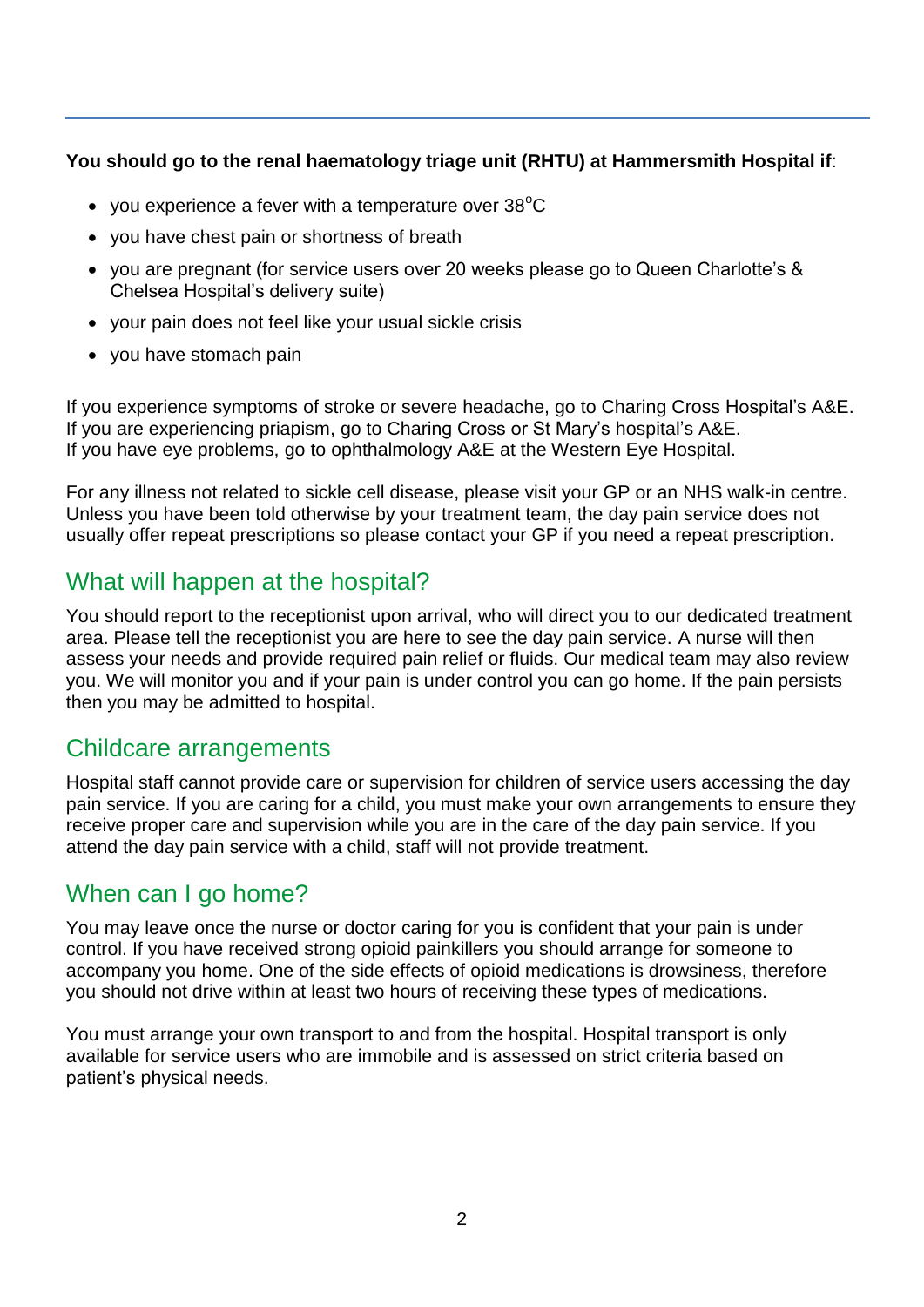# Leaving hospital

We may give you a limited amount of medications to take home but please remember that the day pain service does not usually issue repeat prescriptions.

If we feel you should be admitted to hospital but you decline, you will be expected to sign a selfdischarge form and this will be documented in your medical notes.

After you are treated by the day pain service, the triage nurse will provide a summary of your treatment to your GP. We may also discuss your case with the wider clinical team to better manage your care going forward. If so, we will invite you to attend an outpatient appointment.

# Is there anything I need to watch out for at home?

If your pain worsens despite taking your oral medications you should contact the day pain service immediately and you may need to return to hospital. Outside of opening hours, you should attend RHTU or an A&E department immediately.

# Who can I contact for more information?

Clinical nurse specialist, haemoglobinopathies (Adult): **020 3313 8372** Clinical nurse specialist, iron overload and haemoglobinopathies (Adult): **020 3313 4655**

#### Further support and information

Sickle Cell Society 54 Station Road London NW10 4UA Telephone: **020 8961 7795 [info@sicklecellsociety.org](mailto:info@sicklecellsociety.org)**

#### How do I make a comment about my visit?

We aim to provide the best possible service and staff will be happy to answer any of the questions you may have. If you have any **suggestions** or **comments** about your visit, please either speak to a member of staff or contact the patient advice and liaison service (**PALS**) on **020 3313 0088** (Charing Cross, Hammersmith and Queen Charlotte's & Chelsea hospitals), or **020 3312 7777** (St Mary's and Western Eye hospitals). You can also email PALS at [imperial.pals@nhs.net](mailto:imperial.pals@nhs.net) The PALS team will listen to your concerns, suggestions or queries and is often able to help solve problems on your behalf.

Alternatively, you may wish to complain by contacting our complaints department:

Complaints department, fourth floor, Salton House, St Mary's Hospital, Praed Street London W2 1NY

Email: [ICHC-tr.Complaints@nhs.net](mailto:ICHC-tr.Complaints@nhs.net)

Telephone: **020 3312 1337 / 1349**